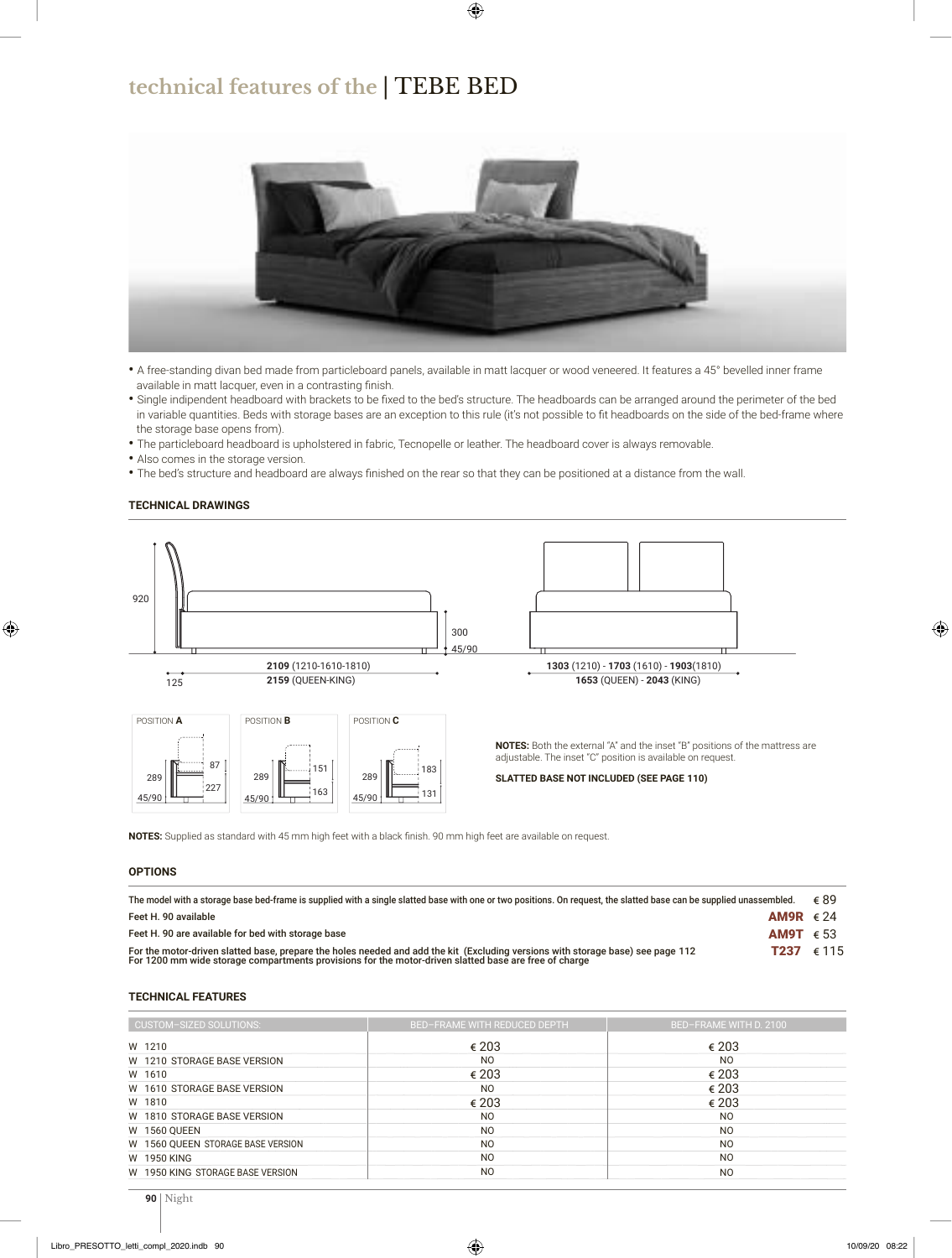# **technical features of the** | TEBE BED with storage base

### **WITH ONE OR TWO POSITION SLATTED BASE**

As well as the advantage given by the storage space, thanks to a special mechanism, this system also offers the possibility of raising the slatted base to a position from which it is possible to make the bed while standing upright.

### 1–POSITION LIFT–UP MECHANISM



#### 2–POSITION LIFT–UP MECHANISM



**Not available for W 1210 and KING beds**

#### 1–POSITION LIFT–UP MECHANISM OPENING DIRECTION FOR LONG SIDE OF THE 1210-MM WIDE COMPARTMENT





The storage bases are always fitted with ventilation grilles.



Available in widths 1210, 1610, 1810, QUEEN and KING

The bed with storage base is supplied with an integrated slatted base with beech slats.



Slats with rigidity regulators to customise the slatted base.

Slats with different degrees of firmness for shoulder support.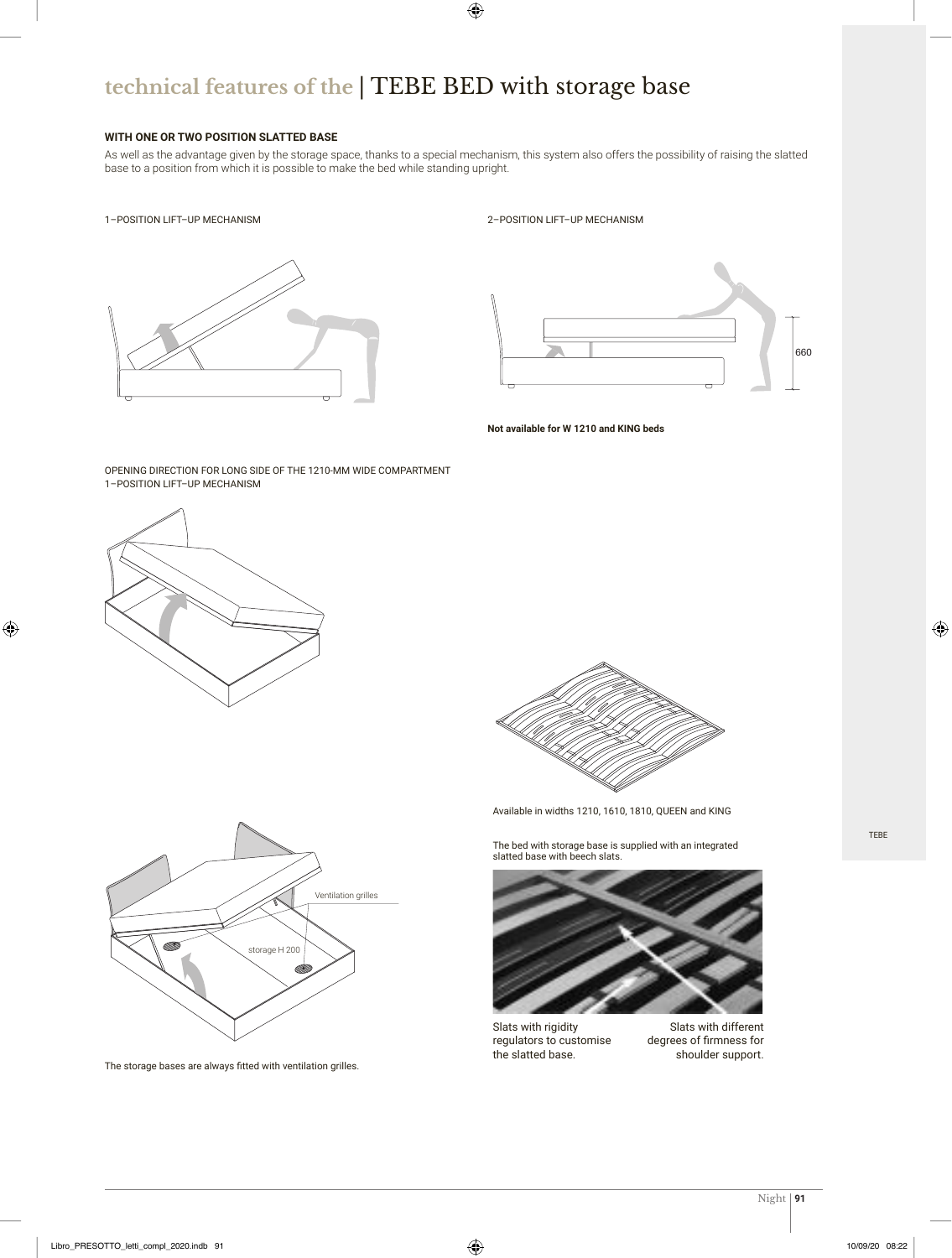# **BED** | TEBE

MODEL CODE 98 BT

INNER FRAME IN MATT LACQUER

|                                                   |                                  | <b>DIMENSIONS</b>                      | <b>CODE</b>  | matt lacquered bed-frame exterior | wood veneered bed-frame exterior |  |  |  |
|---------------------------------------------------|----------------------------------|----------------------------------------|--------------|-----------------------------------|----------------------------------|--|--|--|
| <b>TEBE BED-FRAME</b>                             |                                  |                                        |              |                                   |                                  |  |  |  |
|                                                   | W 1210<br>interior<br>exterior   | 1214x2020<br>1303x2109                 | <b>L2T02</b> | 1.238                             | 1.498                            |  |  |  |
|                                                   | W 1610<br>interior<br>exterior   | 1614x2020<br>1703x2109                 | <b>L2T04</b> | 1.307                             | 1.579                            |  |  |  |
|                                                   | W 1810<br>interior<br>exterior   | 1814x2020<br>1903x2109                 | <b>L2T05</b> | 1.339                             | 1.634                            |  |  |  |
|                                                   | W 1560<br>interior<br>exterior   | <b>QUEEN</b><br>1564x2070<br>1653x2159 | <b>L2T07</b> | 1.433                             | 1.737                            |  |  |  |
| B<br>C<br>Α                                       | W 1950<br>interior<br>exterior   | <b>KING</b><br>1954x2070<br>2043x2159  | <b>L2T08</b> | 1.487                             | 1.803                            |  |  |  |
| <b>STORAGE BASE TEBE BED-FRAME</b><br>1 POSITION  |                                  |                                        |              |                                   |                                  |  |  |  |
|                                                   | * W 1210<br>interior<br>exterior | 1225x2020<br>1314x2109                 | <b>L2T12</b> | 1.622                             | 1.881                            |  |  |  |
|                                                   | W 1610<br>interior<br>exterior   | 1614x2040<br>1703x2129                 | <b>L2T14</b> | 1.690                             | 1.962                            |  |  |  |
|                                                   | W 1810<br>interior<br>exterior   | 1814x2040<br>1903x2129                 | <b>L2T15</b> | 1.772                             | 2.067                            |  |  |  |
|                                                   | W 1560<br>interior<br>exterior   | <b>QUEEN</b><br>1564x2090<br>1653x2179 | <b>L2T17</b> | 1.816                             | 2.120                            |  |  |  |
|                                                   | W 1950<br>interior<br>exterior   | <b>KING</b><br>1954x2090<br>2043x2179  | <b>L2T18</b> | 1.983                             | 2.300                            |  |  |  |
| <b>STORAGE BASE TEBE BED-FRAME</b><br>2 POSITIONS |                                  |                                        |              |                                   |                                  |  |  |  |
|                                                   |                                  |                                        |              |                                   |                                  |  |  |  |
|                                                   | W 1610<br>interior<br>exterior   | 1614x2040<br>1703x2129                 | <b>L2T24</b> | 1.893                             | 2.164                            |  |  |  |
|                                                   | W 1810<br>interior<br>exterior   | 1814x2040<br>1903x2129                 | <b>L2T25</b> | 1.974                             | 2.269                            |  |  |  |
| 2                                                 | W 1560<br>interior<br>exterior   | <b>QUEEN</b><br>1564x2090<br>1653x2179 | <b>L2T27</b> | 2.018                             | 2.322                            |  |  |  |

 $\bigstar$  Beds with 1210 mm wide storage base bed-frames open from the longest side